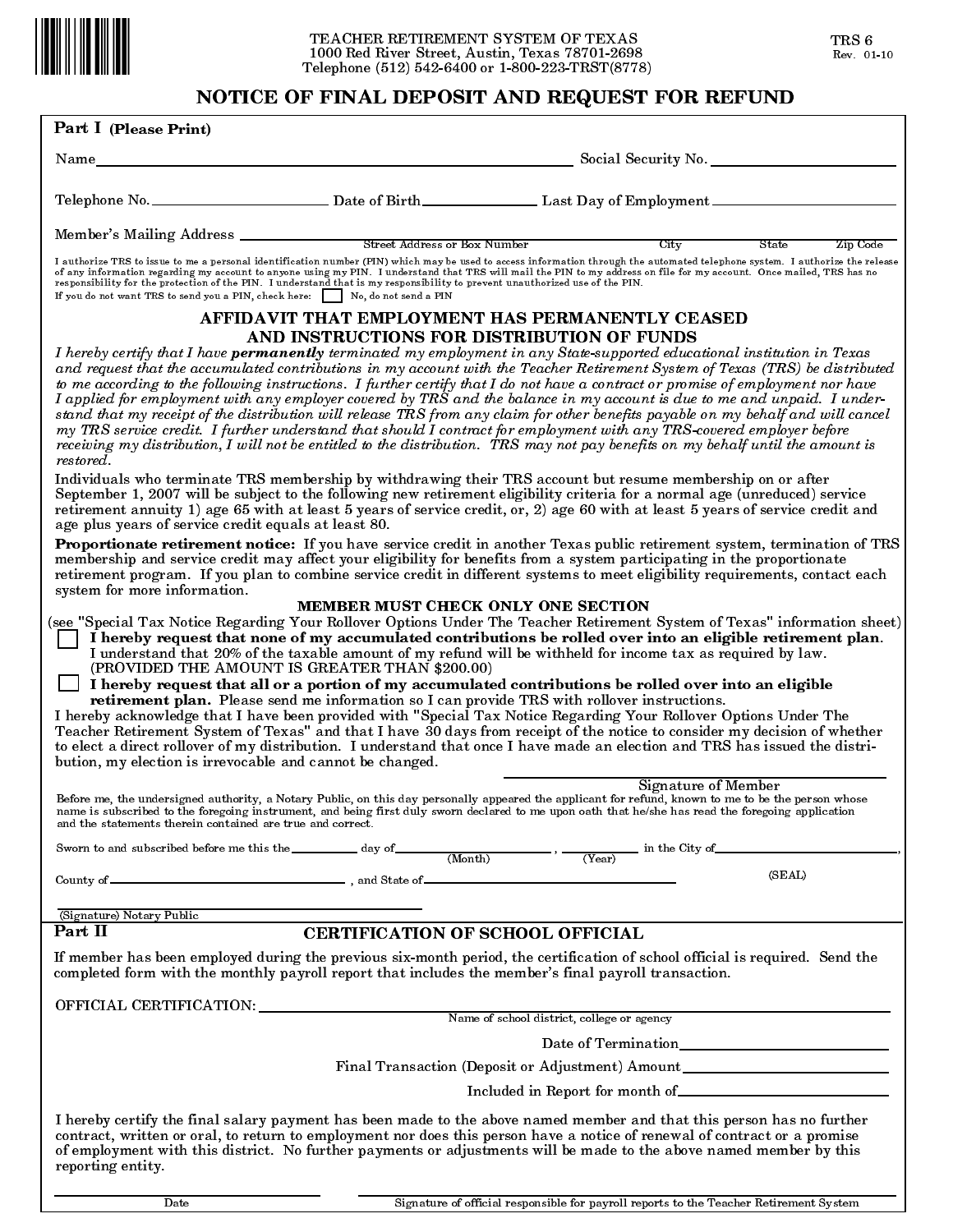# SPECIAL TAX NOTICE REGARDING YOUR ROLLOVER OPTIONS UNDER THE TEACHER RETIREMENT SYSTEM OF TEXAS

You are receiving this notice because all or a portion of a payment you are receiving from the Teacher Retirement System of Texas ("TRS"), a governmental 401(a) pension plan, is eligible to be rolled over to an IRA or an employer plan. This notice is intended to help you decide whether to do such a rollover. IF YOU RECEIVE OR ACCESS THIS NOTICE ELECTRONICALLY, YOU MAY REQUEST A PAPER COPY OF THIS NOTICE FROM TRS AT NO CHARGE TO YOU.

Rules that apply to most payments from a retirement plan are described in the "General Information About Rollovers" section. Special rules that only apply in certain circumstances are described in the "Special Rules and Options" section.

# GENERAL INFORMATION ABOUT ROLLOVERS

# How can a rollover affect my taxes?

You will be taxed on a payment from TRS if you do not roll it over. If you are under age 591/2 and do not do a rollover, you will also have to pay a 10% additional income tax on early distributions (unless an exception applies, as determined under federal tax laws by the IRS).

If you do a rollover to a traditional IRA or an eligible employer plan, you will not have to pay tax until you receive payments later from the IRA or plan, and the 10% additional income tax will not apply if those payments are made after you are age 591/2 (or if an exception applies).

If you do a rollover to a Roth IRA, you will be taxed on the amount rolled over (reduced by any after-tax amount). However, if you are under age 591/2 at the time of the rollover, the 10% additional income tax will not apply. See the section below titled "If you roll over your payment to a Roth IRA" for more details.

# Where may I roll over the payment?

You may roll over the payment to either an IRA (an individual retirement account or individual retirement annuity) or an employer plan (a tax-qualified section 401(a) plan, section 403(b) plan, or governmental section 457(b) deferred compensation plan) that will accept the rollover. The rules of the IRA or employer plan that holds the rollover will determine your investment options, fees, and rights to payment of the rolled over amount in the future. Further, the amount rolled over will become subject to the tax rules that apply to the IRA or employer plan.

#### How do I do a rollover?

There are two ways to do a rollover. You can do either a direct rollover or a 60-day rollover.

If you do a direct rollover, TRS will make the check payable directly to your IRA or an employer plan. TRS then will mail the check to you for you to deposit it with your IRA or employer plan. You should contact the IRA sponsor or the administrator of the employer plan for information on how to do a direct rollover.

If you do not do a direct rollover, TRS is required to withhold 20% of the payment for federal income taxes. If you do not do a direct rollover, you may still do a rollover by making a deposit into an IRA or eligible employer plan that will accept it. You will have 60 days after you receive the payment to make the deposit. This means that, in order to roll over the entire payment in a 60-day rollover, you must use other funds to make up for the 20% withheld. If you do not roll over the entire amount of the payment, the portion not rolled over will be taxed and will be subject to 10% additional income tax on early distributions if you are under age 591/2 (unless an exception applies, as determined under federal tax laws by the IRS).

# How much may I roll over?

If you wish to do a rollover, you may roll over all or part of the amount eligible for rollover. Any payment from TRS is eligible for rollover, except:

- Certain payments spread over a period of at least 10 years or over your life or life expectancy (or the lives or joint life .
- expectancy of you and your beneficiary) (This means that your lifetime monthly benefits are not eligible for rollover.)<br>• Bequired minimum distributions often are 701/2 (an efter death)
- Required minimum distributions after age 701/2 (or after death)<br>• Corrective distributions of contributions that exceed toy low limitations
	- Corrective distributions of contributions that exceed tax law limitations

TRS can tell you what portion of a payment is eligible for rollover.

If any portion of your payment is taxable but cannot be rolled over, the mandatory withholding rules described above do not apply. In this case, you may elect not to have withholding apply to that portion. If you do nothing, an amount will be taken out of this portion of your payment for federal income tax withholding. To elect out of withholding, ask TRS for the election form and related information.

#### If I don't do a rollover, will I have to pay the 10% additional income tax on early distributions?

If you are under age 591/2, you will have to pay the 10% additional income tax on early distributions for any payment from TRS (including amounts withheld for income tax) that you do not roll over, unless one of the exceptions listed below applies. This tax is in addition to the regular income tax on the payment not rolled over.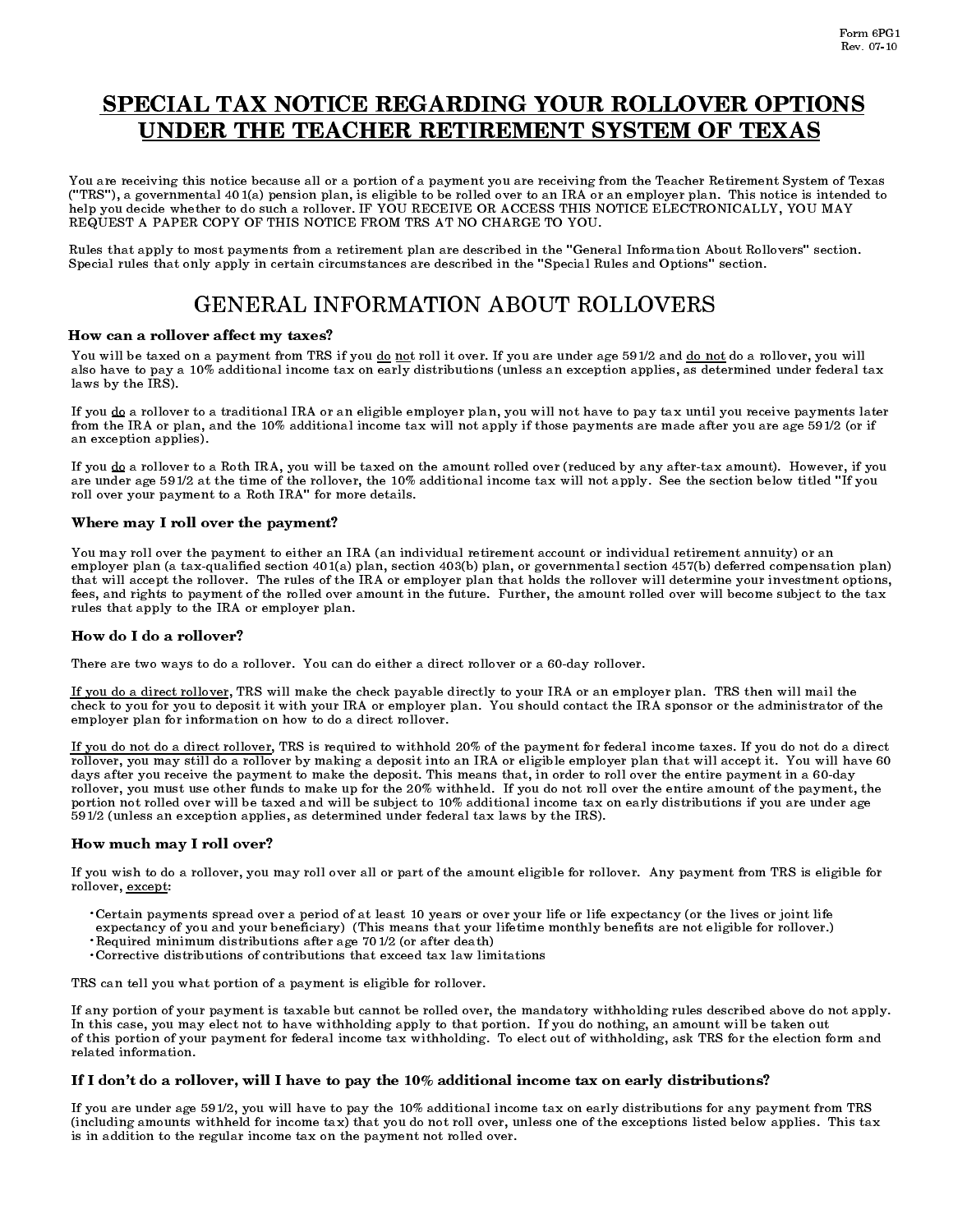The 10% additional income tax does not apply to the following payments from TRS:

- . Payments made after you separate from service if you will be at least age 55 in the year of the separation
- . Payments that start after you separate from service if paid at least annually in equal or close to equal amounts over your life or life expectancy (or the lives or joint life expectancy of you and your beneficiary)
- . Payments from TRS made after you separate from service if you are a public safety employee and you are at least age 50 in the year of separation
- . Payments made due to disability
- . Payments after your death
- . Corrective distributions of contributions that exceed tax law limitations
- . Payments made directly to the government to satisfy a federal tax levy
- . Payments made under a qualified domestic relations order (QDRO)
- . Payments up to the amount of your deductible medical expenses

## If I do a rollover to an IRA, will the 10% additional income tax apply to early distributions from the IRA?

If you receive a payment from an IRA when you are under age 591/2, you will have to pay the 10% additional income tax on early distributions from the IRA, unless an exception applies. In general, the exceptions to the 10% additional income tax for early distributions from an IRA are the same as the exceptions listed above for early distributions from a plan. However, there are a few differences for payments from an IRA, including:

- There is no exception for payments after separation from service that are made after age 55. .
- The exception for qualified domestic relations orders (QDROs) does not apply (although a special rule applies under which, . as part of a divorce or separation agreement, a tax-free transfer may be made directly to an IRA of a spouse or former spouse).
- The exception for payments made at least annually in equal or close to equal amounts over a specified period applies without . regard to whether you have had a separation from service.
	- There are additional exceptions for (1) payments for qualified higher education expenses, (2) payments up to \$10,000 used in a qualified first-time home purchase, and (3) payments after you have received unemployment compensation for 12 consecutive weeks (or would have been eligible to receive unemployment compensation but for self-employed status). .

#### Will I owe State income taxes?

This notice does not describe any State or local income tax rules (including withholding rules).<br>SPECIAL RULES AND OPTIONS

#### If your payment includes after-tax contributions

After-tax contributions included in a payment are not taxed. If a payment is only part of your benefit, an allocable portion of your after-tax contributions is generally included in the payment. If you have pre-1987 after-tax contributions maintained in a separate account, a special rule may apply to determine whether the after-tax contributions are included in a payment.

You may roll over to an IRA a payment that includes after-tax contributions through either a direct rollover or a 60-day rollover. You must keep track of the aggregate amount of the after-tax contributions in all of your IRAs (in order to determine your taxable income for later payments from the IRAs). If you do a direct rollover of only a portion of the amount paid from TRS and a portion is paid to you, each of the payments will include an allocable portion of the after-tax contributions. If you do a 60-day rollover to an IRA of only a portion of the payment made to you, the after-tax contributions are treated as rolled over last. For example, assume you are receiving a complete distribution of your benefit which totals \$12,000, of which \$2,000 is after-tax contributions. In this case, if you roll over \$10,000 to an IRA in a 60-day rollover, no amount is taxable because the \$2,000 amount not rolled over is treated as being after-tax contributions.

You may roll over to an employer plan all of a payment that includes after-tax contributions, but only through a direct rollover (and only if the receiving plan separately accounts for after-tax contributions and is not a governmental section 457(b) plan). You can do a 60-day rollover to an employer plan of part of a payment that includes after-tax contributions, but only up to the amount of the payment that would be taxable if not rolled over.

#### If you miss the 60-day rollover deadline

Generally, the 60-day rollover deadline cannot be extended. However, the IRS has the limited authority to waive the deadline under certain extraordinary circumstances, such as when external events prevented you from completing the rollover by the 60-day rollover deadline. To apply for a waiver, you must file a private letter ruling request with the IRS. Private letter ruling requests require the payment of a nonrefundable user fee. For more information see IRS Publication 590, Individual Retirement Arrangements (IRAs).

#### If you were born on or before January 1, 1936

If you were born on or before January 1, 1936 and receive a lump sum distribution that you do not roll over, special rules for calculating the amount of the tax on the payment might apply to you. For more information see IRS Publication 575, Pension and Annuity Income.

## If you roll over your payment to a Roth IRA

You can roll over a payment from TRS made before January 1, 2010 to a Roth IRA only if your modified adjusted gross income is not more than \$100,000 for the year the payment is made to you and, if married, you file a joint return. These limitations do not apply to payments made to you from TRS after 2009. If you wish to roll over the payment to a Roth IRA, but you are not eligible to do a rollover to a Roth IRA until after 2009, you can do a rollover to a traditional IRA and then, after 2009, elect to convert the traditional IRA into a Roth IRA. TRS is not responsible for verifying your eligibility to make a rollover to a Roth IRA. (IRS Notice 2008-30)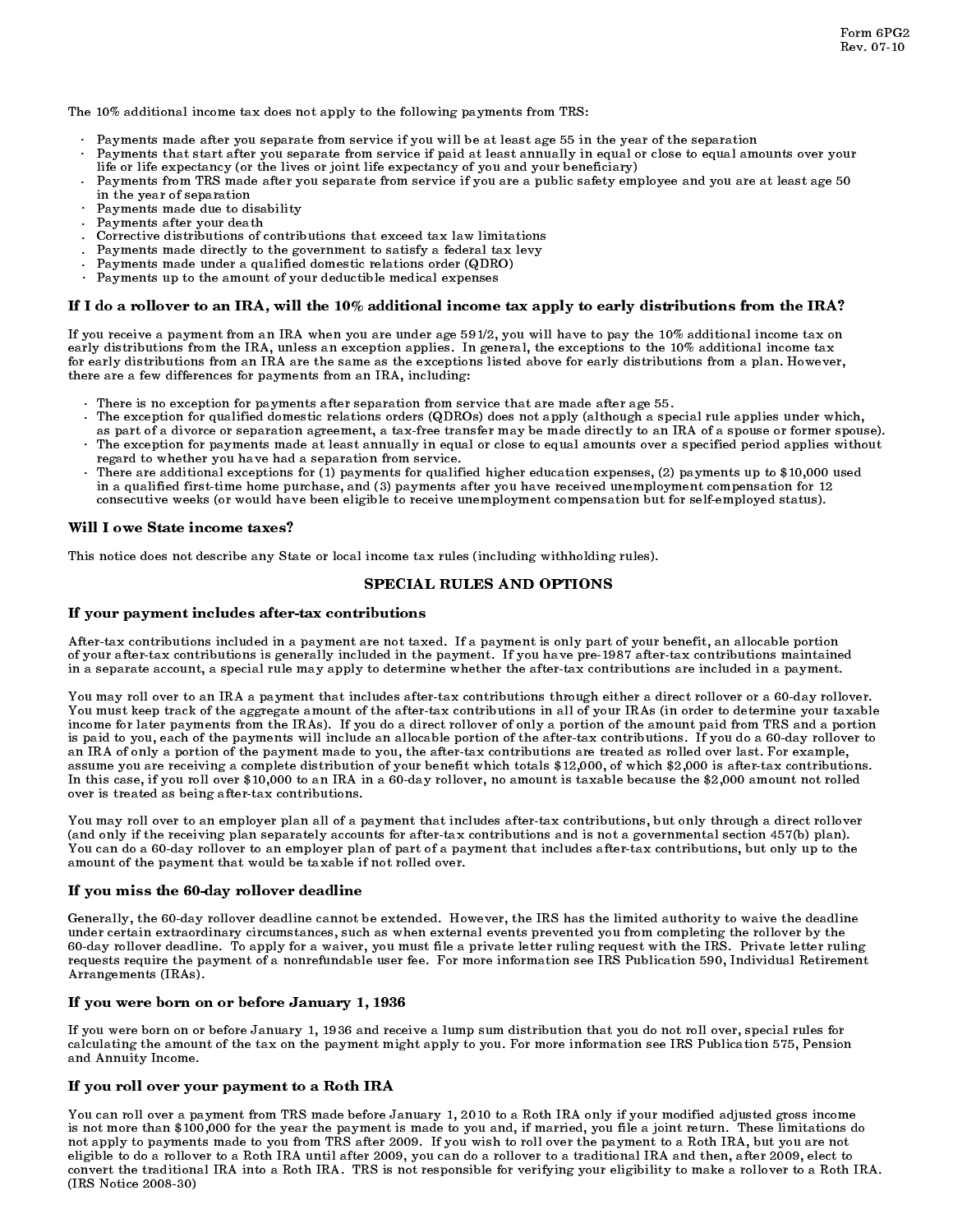If you roll over the payment to a Roth IRA, a special rule applies under which the amount of the payment rolled over (reduced by any after-tax amounts) will be taxed. However, the 10% additional income tax on early distributions will not apply (unless you take the amount rolled over out of the Roth IRA within 5 years, counting from January 1 of the year of the rollover). For payments from TRS during 2010 that are rolled over to a Roth IRA, the taxable amount can be spread over a 2-year period starting in 2011.

If you roll over the payment to a Roth IRA, later payments from the Roth IRA that are qualified distributions will not be taxed (including earnings after the rollover). A qualified distribution from a Roth IRA is a payment made after you are age 591/2 (or after your death or disability, or as a qualified first-time homebuyer distribution of up to \$10,000) and after you have had a Roth IRA for at least 5 years. In applying this 5-year rule, you count from January 1 of the year for which your first contribution was made to a Roth IRA. Payments from the Roth IRA that are not qualified distributions will be taxed to the extent of earnings after the rollover, including the 10% additional income tax on early distributions (unless an exception applies). You do not have to take required minimum distributions from a Roth IRA during your lifetime.

You cannot roll over a payment from TRS to a designated Roth account in an employer plan.

For more information, see IRS Publication 590, Individual Retirement Arrangements (IRAs). You should consult your tax advisor if you are interested in rolling over your distribution to a Roth IRA.

#### If you are an eligible retired public safety officer and your pension payment is used to pay for health coverage or qualified long-term care insurance

If you retired as a public safety officer and your retirement was by reason of disability or was after was after normal retirement age, you can exclude from your taxable income plan payments paid directly as premiums to an accident or health plan (or a qualified long-term care insurance contract) that your employer maintains for you, your spouse, or your dependents, up to a maximum of \$3,000 annually. For the purpose, a public safety officer is a law enforcement officer, firefighter, chaplain, or member of a rescue squad or ambulance crew.

The Form 1099-R that you receive from TRS will report the deducted insurance premium as taxable. If you want to take advantage of this \$3,000 exclusion, you must report the amount claimed on Form 1040. The instructions to Form 1040 explain that the taxable amount received from the retirement plan, reduced by the amount of qualified premiums deducted and paid by the retirement plan (not to exceed \$3,000), must be entered on line 16b of the Form 1040. Next to the entry, in the margin, you must write the letters "PSO." This is an annual election -you will need to report the exclusion for each year in which you want to claim the exclusion.

#### If you are not a TRS member, or if you are a member but are receiving a TRS payment as a beneficiary or alternate payee of another member

Payments after death of the member. If you receive a distribution after the member's death that you do not roll over, the distribution will generally be taxed in the same manner described elsewhere in this notice. However, the 10% additional income tax on early distributions and the special rules for public safety officers do not apply, and the special rule described under the section "If you were born on or before January 1, 1936" applies only if the member was born on or before January 1, 1936.<br>If you are a surviving spouse. If you receive a payment from TRS as the surviving spouse of a deceased member,

 you have the same rollover options that the member would have had, as described elsewhere in this notice. In addition, if you choose to do a rollover to an IRA, you may treat the IRA as your own or as an inherited IRA.

 An IRA you treat as your own is treated like any other IRA of yours, so that payments made to you before you are age 591/2 will be subject to the 10% additional income tax on early distributions (unless an exception applies) and required minimum distributions from your IRA do not have to start until after you are age 701/2.

 If you treat the IRA as an inherited IRA, payments from the IRA will not be subject to the 10% additional income tax on early distributions. However, if the member had started taking required minimum distributions, you will have to receive required minimum distributions from the inherited IRA. If the member had not started taking required minimum distributions from TRS, you will not have to start receiving required minimum distributions from the inherited IRA until

If you are a surviving beneficiary other than a spouse. If you receive a payment from TRS because of the member's death and you are a designated beneficiary other than a surviving spouse, the only rollover option you have is to a direct rollover to an inherited IRA. Payments from the inherited IRA will not be subject to the 10% additional income tax on early distributions. You will have to receive required minimum distributions from the inherited IRA.

Payments under a qualified domestic relations order. If you are the spouse or former spouse of the member who receives a payment from TRS under a qualified domestic relations order (QDRO), you generally have the same options the member would have (for example, you may roll over the payment to your own IRA or another eligible employer plan that will accept it). If you are an alternate payee other than the spouse or former spouse of the member, you generally have the same options as a surviving beneficiary other than the spouse, so that the only rollover option you have is to do a direct rollover to an inherited IRA. Payments under the QDRO will not be subject to the 10% additional income tax on early distributions.

### If you are a nonresident alien

If you are a nonresident alien and you do not do a direct rollover to a U.S. IRA or U.S. employer plan, instead of withholding 20%, TRS is generally required to withhold 30% of the payment for federal income taxes. If the amount withheld exceeds the amount of tax you owe (as may happen if you do a 60-day rollover), you may request an income tax refund by filing Form 1040NR and attaching your Form 1042-S. See Form W-8BEN for claiming that you are entitled to a reduced rate of withholding under an income tax treaty. For more information, see also IRS Publication 519, U.S. Tax Guide for Aliens, and IRS Publication 515, Withholding of Tax on Nonresident Aliens and Foreign Entities.